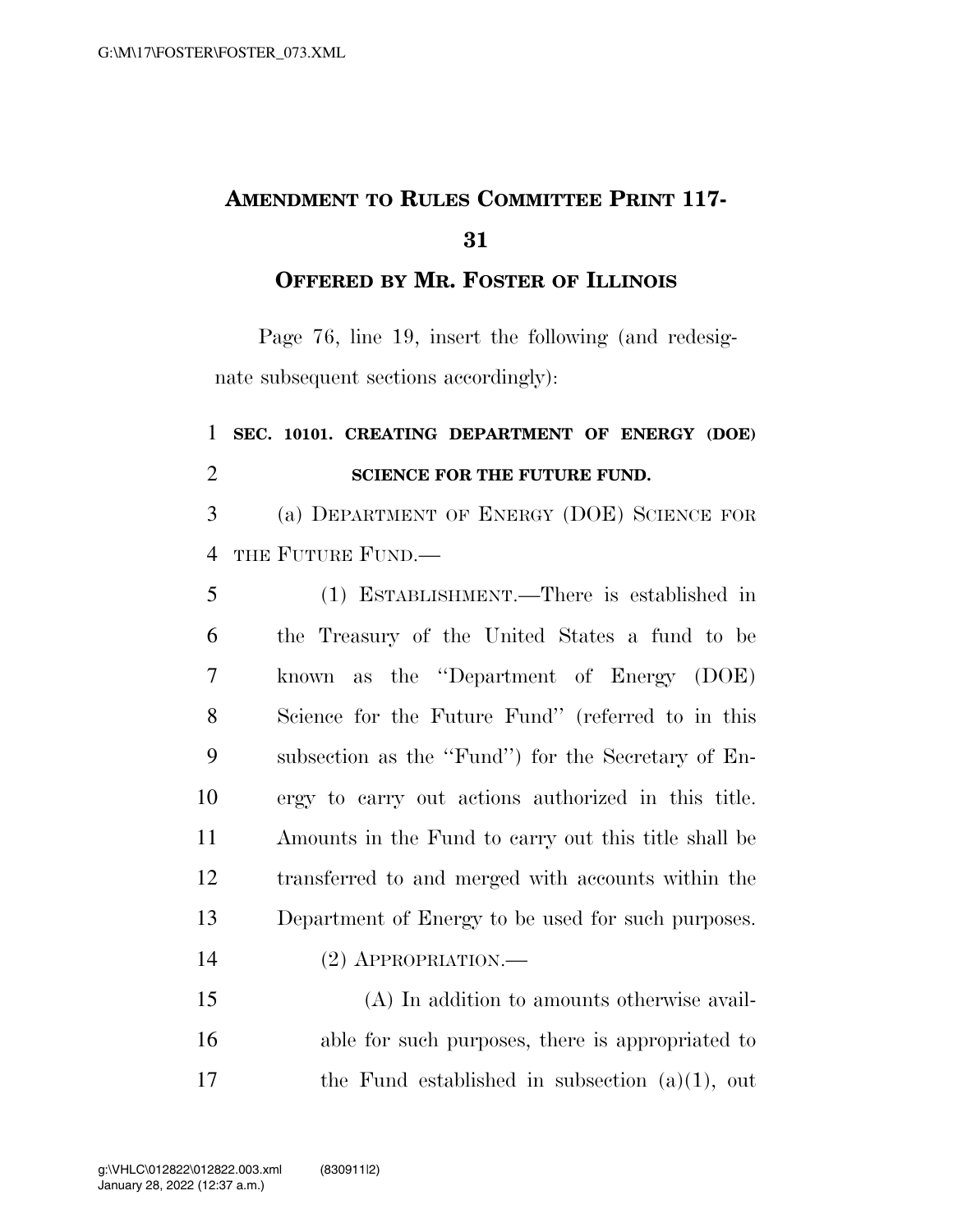| $\mathbf{1}$   | of amounts in the Treasury not otherwise ap- |
|----------------|----------------------------------------------|
| $\overline{2}$ | propriated—                                  |
| 3              | fiscal year 2022,<br>$(i)$ for               |
| $\overline{4}$ | $$5,310,000,000,$ to remain available until  |
| 5              | expended;                                    |
| 6              | (ii) for fiscal year $2023$ ,                |
| $\tau$         | $$5,310,000,000$ to remain available until   |
| 8              | expended;                                    |
| 9              | (iii) for fiscal year $2024$ ,               |
| 10             | $$5,310,000,000$ , to remain available until |
| 11             | expended;                                    |
| 12             | $(iv)$ for fiscal year 2025,                 |
| 13             | $$5,310,000,000$ , to remain available until |
| 14             | expended; and                                |
| 15             | (v) for fiscal year $2026$ ,                 |
| 16             | $$5,310,000,000,$ to remain available until  |
| 17             | expended.                                    |
|                |                                              |

Page 189, line 10, insert the following (and redesignate subsequent sections accordingly):

|      |            | 18 SEC. 10201. CREATING NATIONAL INSTITUTE OF STAND- |  |  |
|------|------------|------------------------------------------------------|--|--|
| 19   |            | ARDS AND TECHNOLOGY (NIST) FOR THE FU-               |  |  |
| 20   | TURE FUND. |                                                      |  |  |
| 21 — |            | (a) NATIONAL INSTITUTE OF STANDARDS AND              |  |  |
|      |            | 22 TECHNOLOGY (NIST) FOR THE FUTURE FUND.—           |  |  |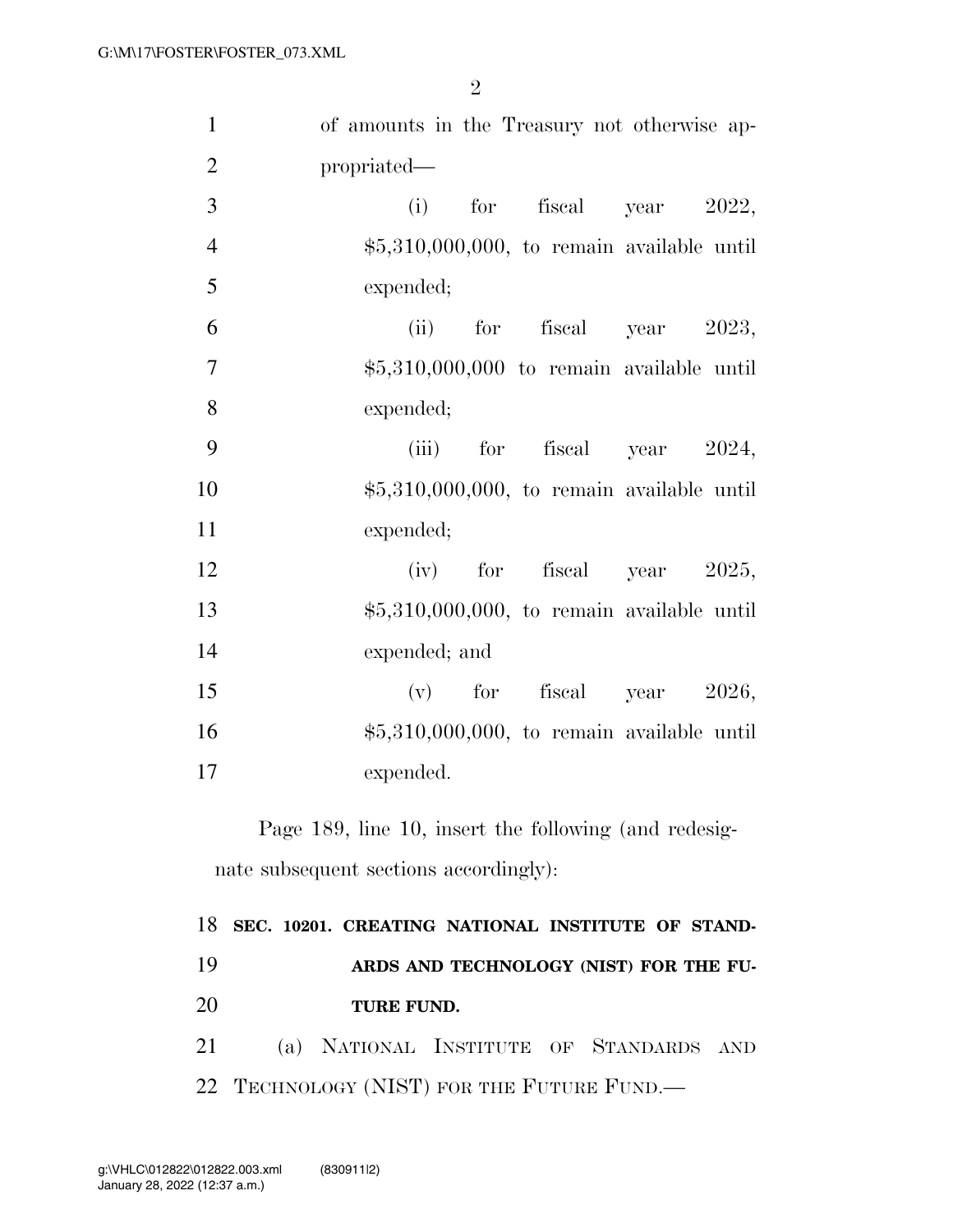| $\mathbf{1}$   | (1) ESTABLISHMENT.—There is established in            |
|----------------|-------------------------------------------------------|
| $\overline{2}$ | the Treasury of the United States a fund to be        |
| 3              | known as the "National Institute of Standards and     |
| $\overline{4}$ | Technology (NIST) for the Future Fund" (referred      |
| 5              | to in this subsection as the "Fund") for the Director |
| 6              | of the National Institute of Standards and Tech-      |
| 7              | nology to carry out actions authorized in this title. |
| 8              | Amounts in the Fund to carry out this title shall be  |
| 9              | transferred to and merged with accounts within the    |
| 10             | National Institute of Standards and Technology to     |
| 11             | be used for such purposes.                            |
| 12             | $(2)$ APPROPRIATION.—                                 |
| 13             | (A) In addition to amounts otherwise avail-           |
| 14             | able for such purposes, there is appropriated to      |
| 15             | the Fund established in subsection $(a)(1)$ , out     |
| 16             | of amounts in the Treasury not otherwise ap-          |
| 17             | propriated—                                           |
| 18             | (i) for fiscal year $2022$ , $$450,000,000$ ,         |
| 19             | to remain available until expended;                   |
| 20             | fiscal year 2023,<br>(ii)<br>for                      |
| 21             | $$450,000,000$ , to remain available until ex-        |
| 22             | pended;                                               |
| 23             | (iii)<br>fiscal year 2024,<br>for                     |
| 24             | $$450,000,000$ , to remain available until ex-        |
| 25             | pended;                                               |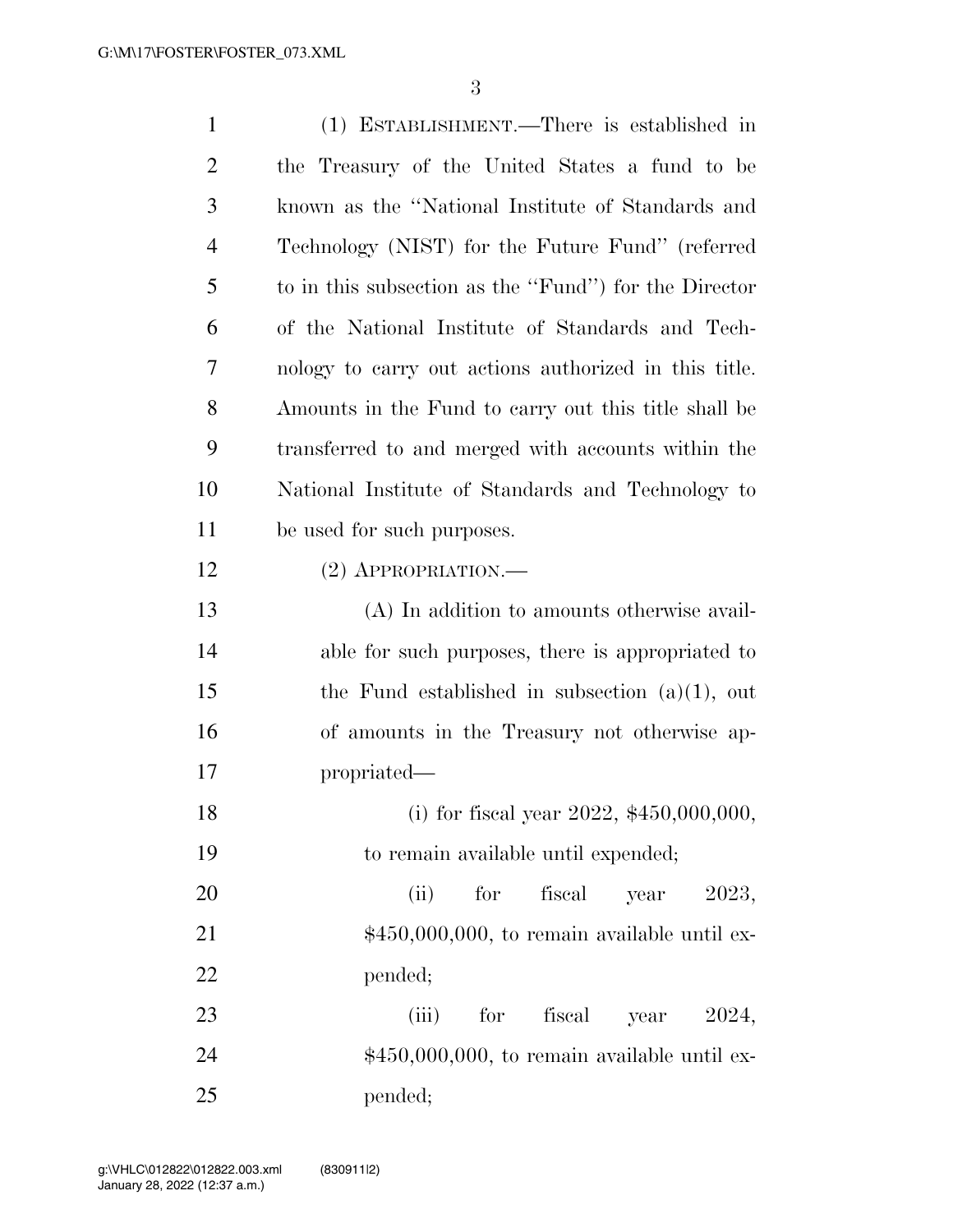| $\mathbf{1}$   |         |                |            | (iv) for fiscal year                           | 2025, |
|----------------|---------|----------------|------------|------------------------------------------------|-------|
| 2              |         |                |            | $$450,000,000$ , to remain available until ex- |       |
| 3              |         | pended; and    |            |                                                |       |
| $\overline{4}$ |         | $(\mathbf{v})$ | for fiscal | year                                           | 2026, |
| 5              |         |                |            | $$450,000,000$ , to remain available until ex- |       |
| 6              | pended. |                |            |                                                |       |

Page 259, line 18, insert the following (and redesignate subsequent sections accordingly):

## **SEC. 10301. CREATING NATIONAL SCIENCE FOUNDATION (NSF) FOR THE FUTURE FUND.**

 (a) NATIONAL SCIENCE FOUNDATION (NSF) FOR 10 THE FUTURE FUND-

 (1) ESTABLISHMENT.—There is established in the Treasury of the United States a fund to be known as the ''National Science Foundation (NSF) for the Future Fund'' (referred to in this subsection as the ''Fund'') for the Director of the National Science Foundation to carry out actions authorized in this title. Amounts in the Fund to carry out this title shall be transferred to and merged with ac- counts within the National Science Foundation to be used for such purposes.

21 (2) APPROPRIATION.—

 (A) In addition to amounts otherwise avail-able for such purposes, there is appropriated to